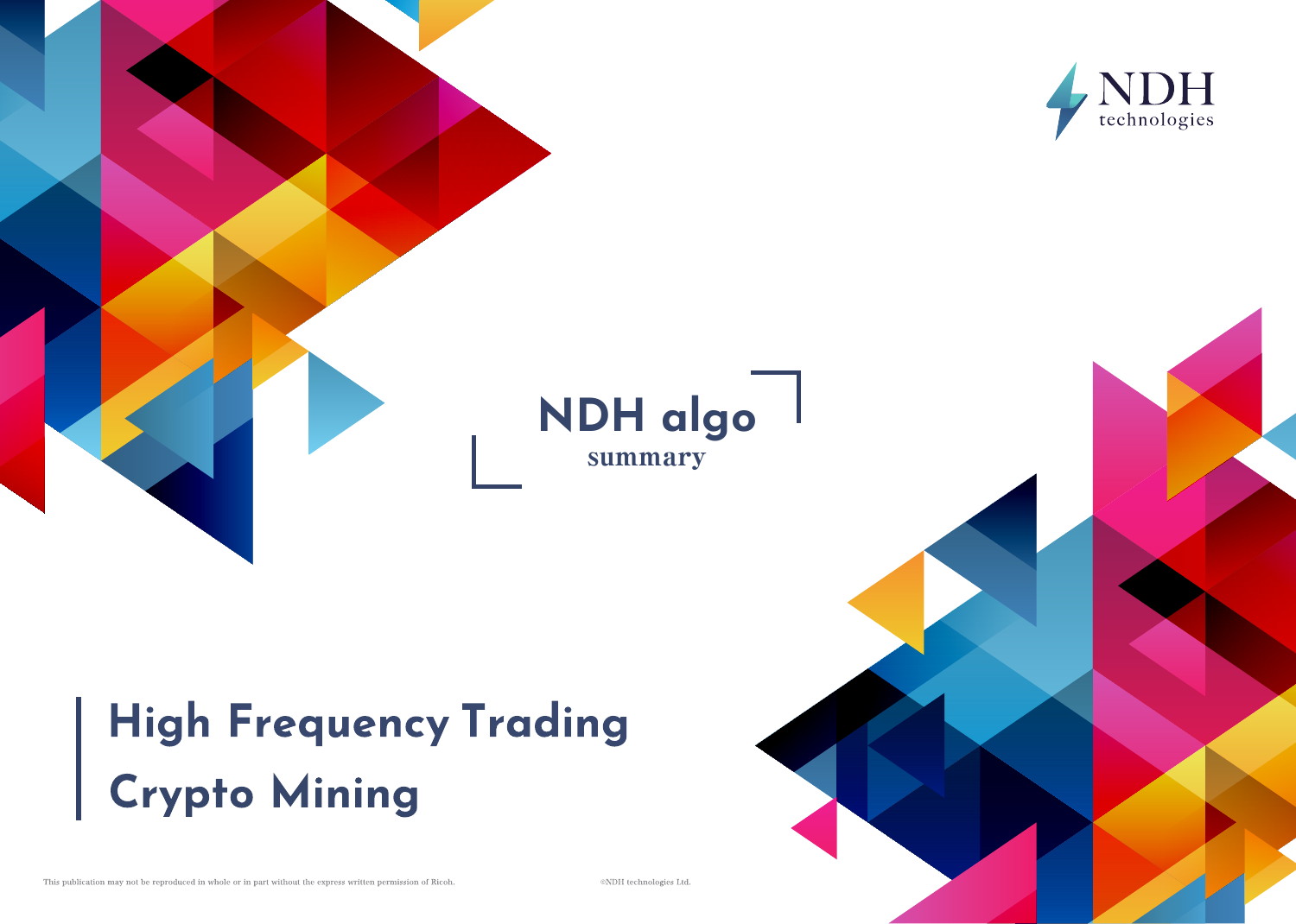# **Message from Our CEO**

#### John Gross CHIEF EXECUTIVE OFFICER / FOUNDER

In 2018, NDH technologies was founded under the umbrella of NDH Trading. Since then, with customers. We have grown together, but in 2020 the COVID-19 pandemic will take control of us humanity and we will be global.

It's been a year of big themes of community and economic restructuring. What has been taken as "natural" is no longer natural, and the way of working, the way of doing business, and the way of engaging with the communityWe human beings were required to reconsider such things. NDH technologies' mission was to face such a crisis of humankind. "A safe future for people around the world."

Now that social and economic conditions have changed drastically, many people are stuck only in the "now" and it is difficult to see the "future". it might be. Comprehensive financial technology that allows as many people as possible to look to a solid future and move forward As a service, we have decided to expand NDH algo to the Asian market.

We will not stop growing. We know that it will lead to a safe future for our customers.  $\mathcal{J}_{\alpha}$  or  $\alpha$ 



### a safe future for people around the world.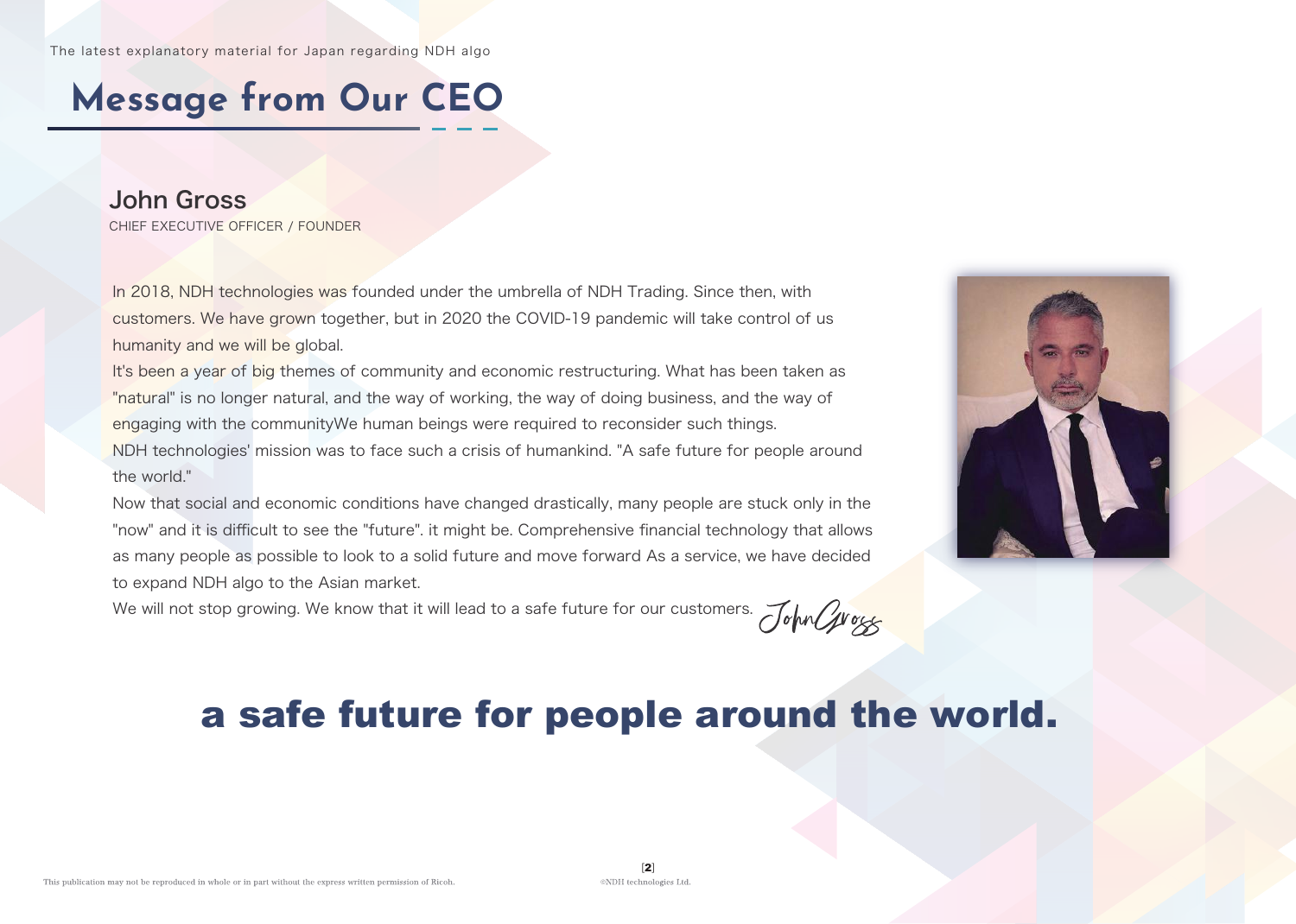# **NDH algo**

### 「About NDH algo」

NDH algo is a financial technology service provided by NDH technologies, a subsidiary of NDH Trading, based in New York City, USA. In the midst of rapid growth, we will release it to Asia in 2021.



#### High Frequency Trading (HFT):

Refers to high-frequency, high-speed financial transactions that are carried out in millimeters by a computer program system. While capturing the momentary movement, we will accumulate profits by repeating transactions of thousands to 10,000 units per second with a small price range.

#### Crypto Mining(Mining):

Generally, it refers to performing a huge amount of arithmetic processing such as transaction data analysis for the purpose of obtaining the right to newly grant cryptocurrency and verification fee. We will secure profits by various means such as linking mining pools and opening mining farms.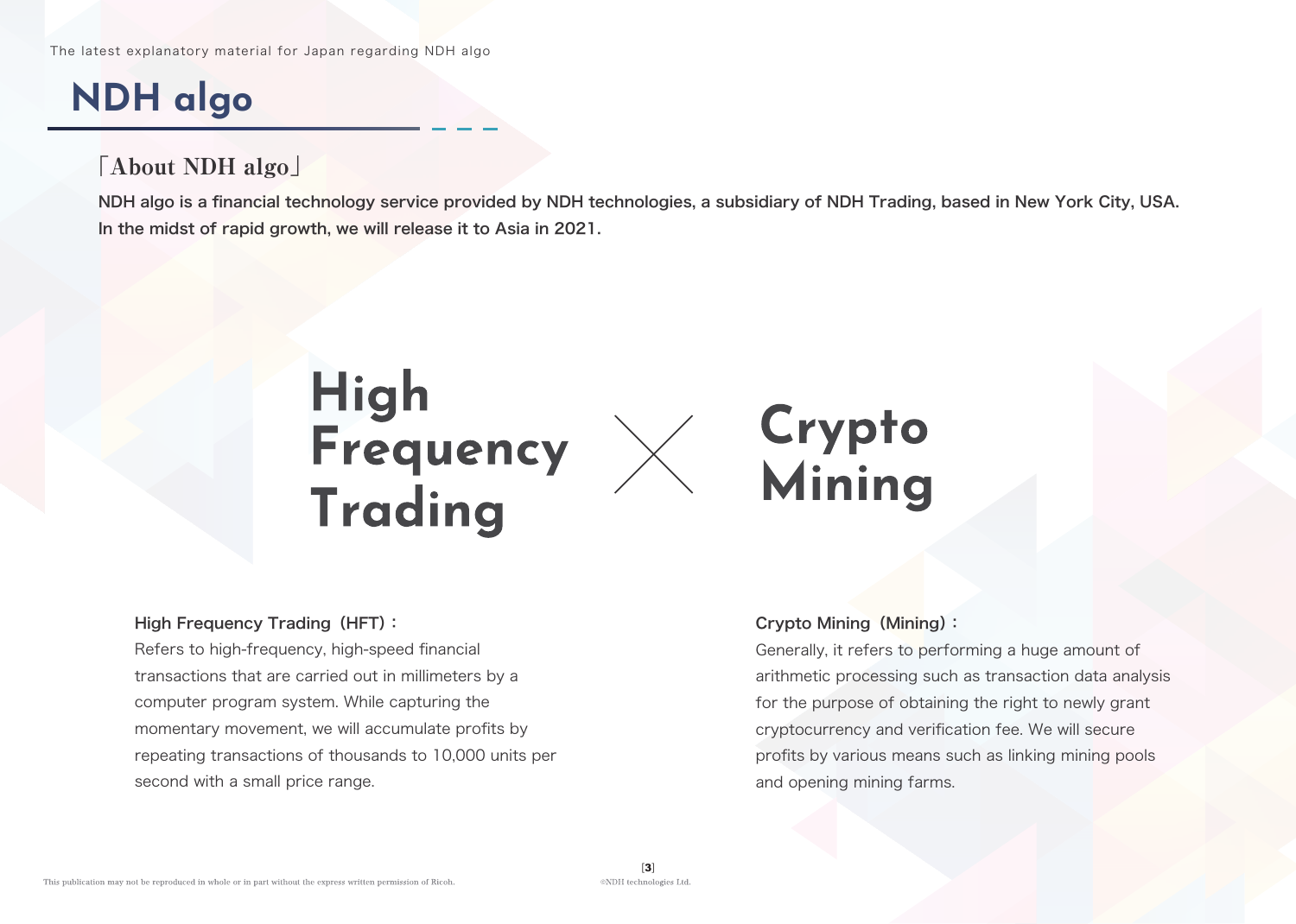### **Revenue Axis**

### 「About Profit」

NDH algo, which is a package of HFT and Mining provided by NDH technologies, is a service that combines HFT with established positive profits and Mining with stable profits. Then, NDH technologies pays the customer twice a month (1st and 15th) a dividend reward including the profit added to the activity result of the customer called "Reward bonus".

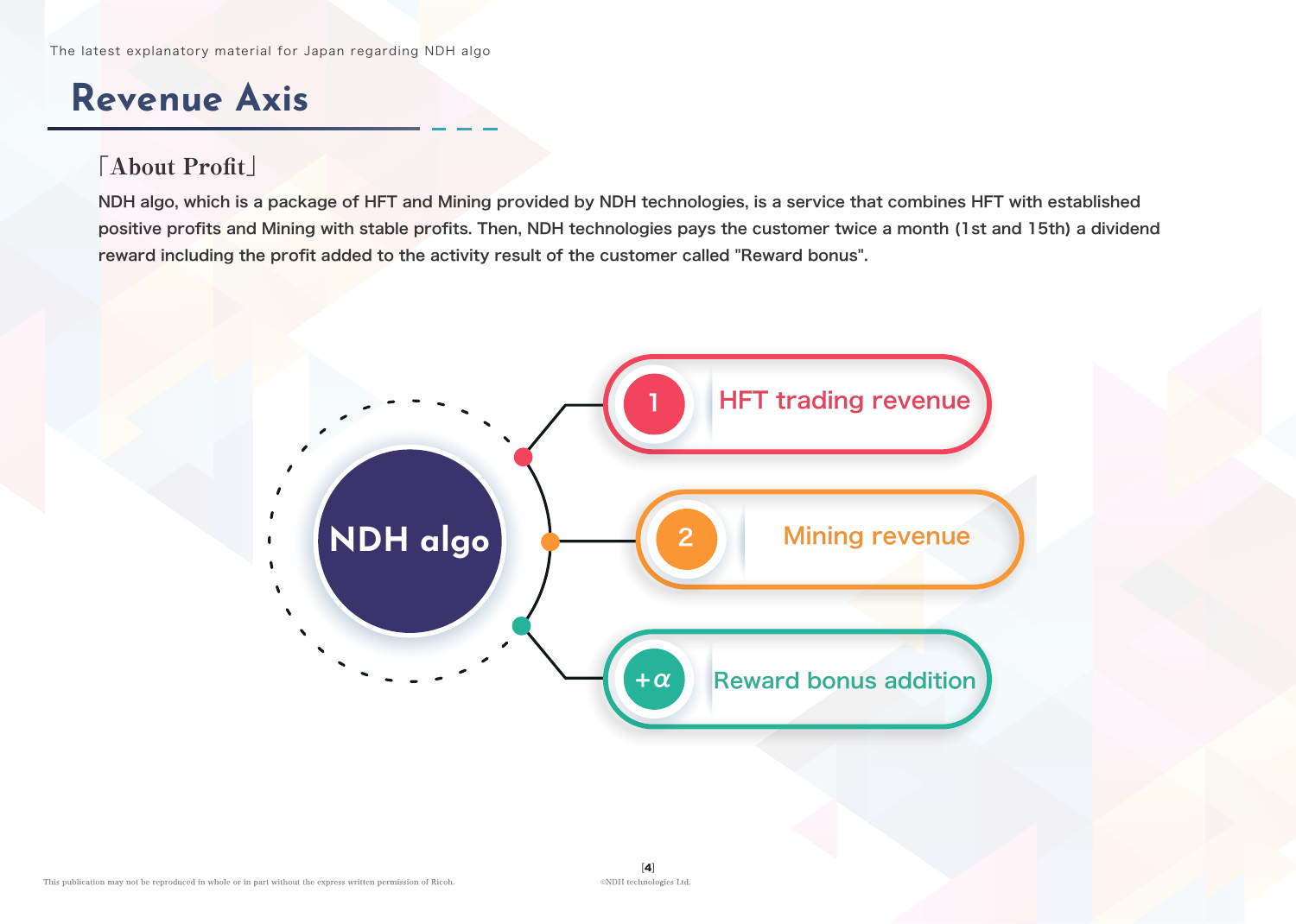### **Revenue scheme**

#### 「About Revenue sbheme」

NDH algo's revenue scheme is simple. It consists of HFT transaction revenue and Mining revenue, and this revenue is paid to the customer as a source of dividends.



### Cryptocurrency market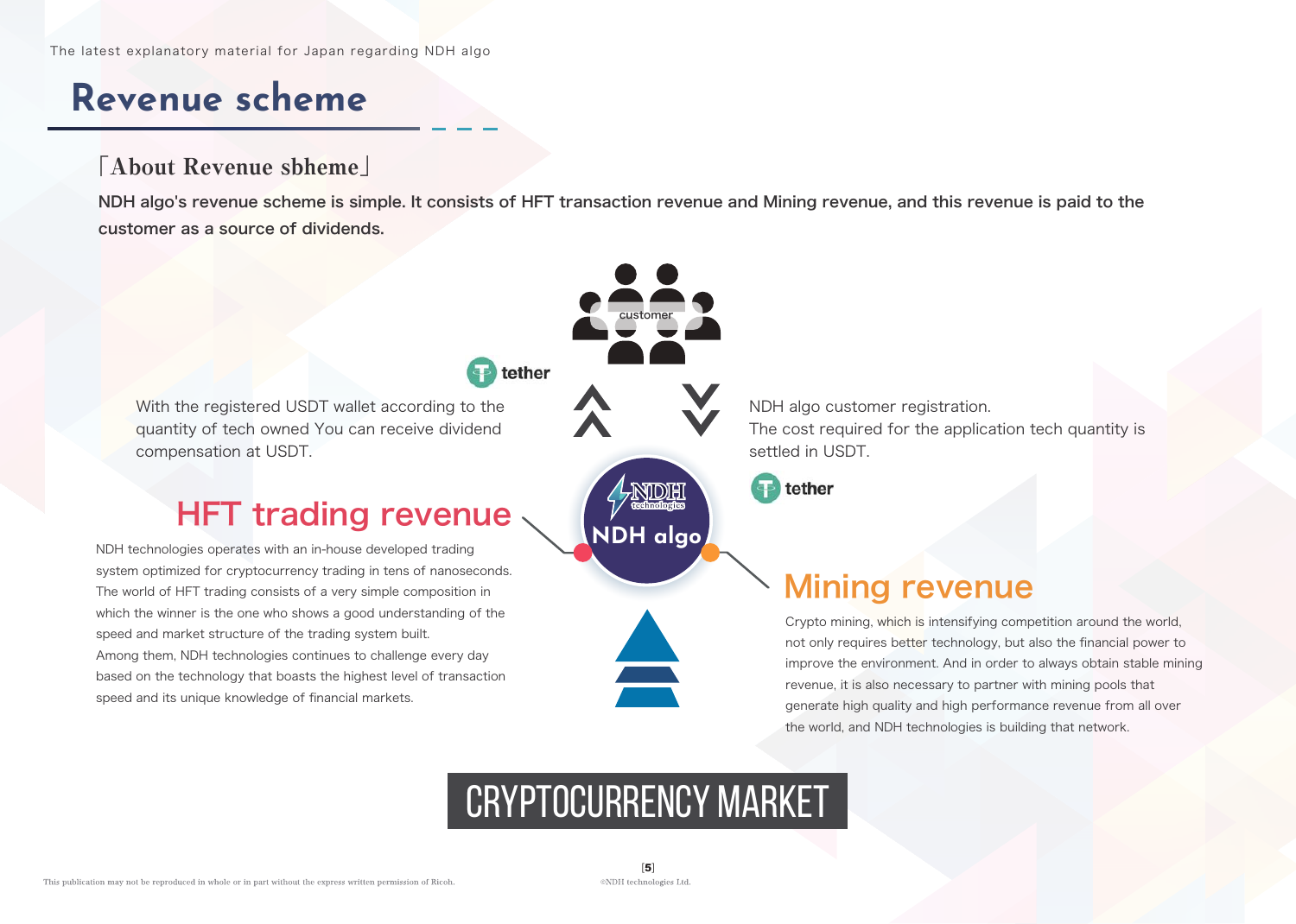## **Dividend Reward (DR)**

#### 「About Dividend reward」

NDH algo uses "tech" as the unit, and receives dividend compensation twice a month (1st and 15th) according to the amount of tech held by the customer from the profits obtained by HFT and Mining. receive.



The cryptocurrency market is generally a market with volatile rates, but there is no impact on NDH algo's HFT and Mining, and the amount of dividend compensation per dividend has been steadily increasing even compared to the beginning of the release. The graph below shows the ratio of dividend compensation to 1 tech held.

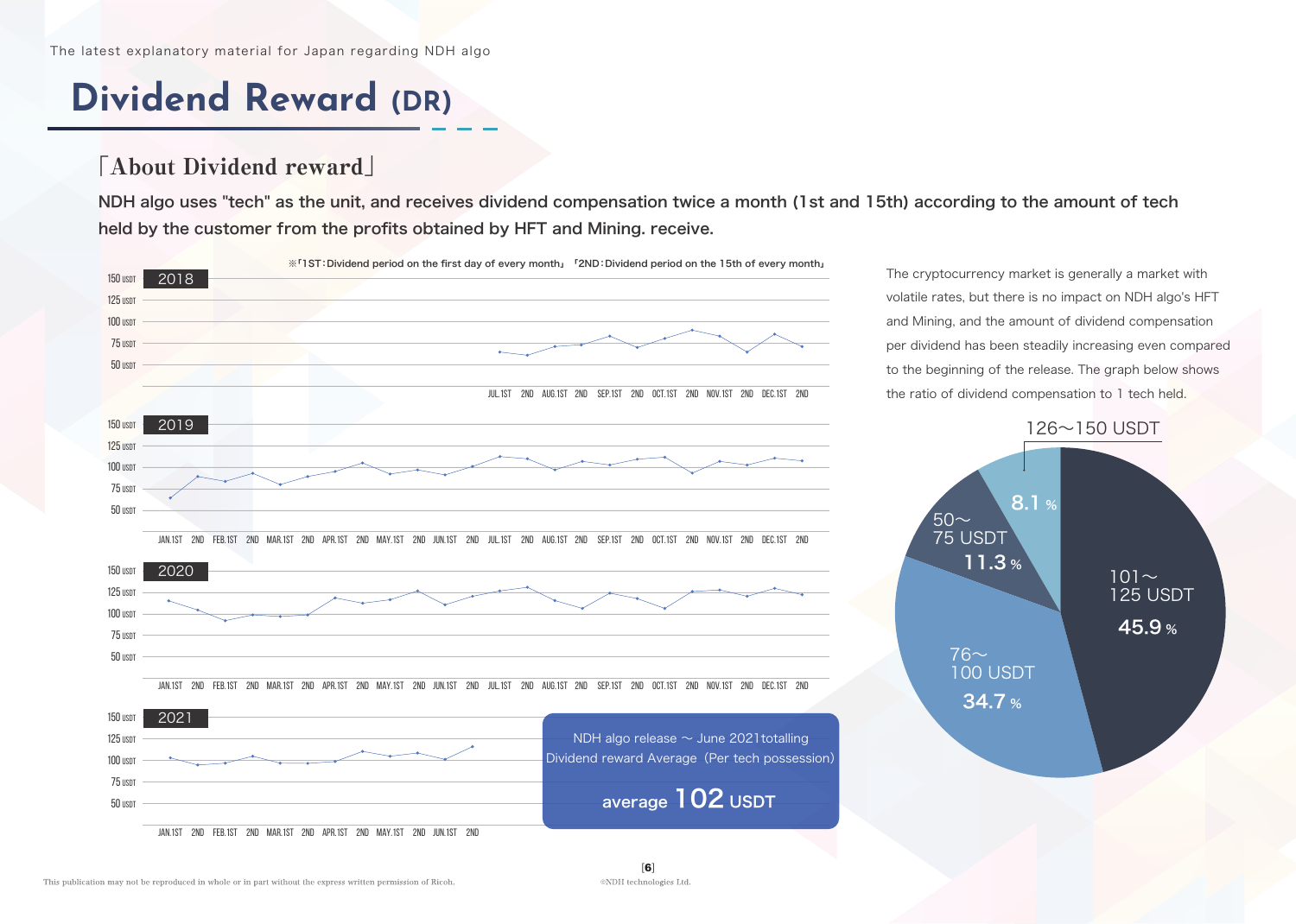### **Payment details**

#### 「Dividend compensation details」

The "receipt method," "receipt time," and "reward generation period" of dividend compensation paid by NDH technologies to customers are as follows.



Dividend compensation paid from HFT and Mining revenues may increase or decrease depending on the situation, but the NDH algo agreement stipulates that customers will not be disadvantaged.

#### NDH algoRegulations regarding dividend compensation

NDH technologies stipulates that the minimum guaranteed amount of dividend compensation for 1 tech is 75 USDT. In the event that the dividend compensation amount per tech falls below the regulation, the difference from the actual dividend compensation amount will be filled and the prescribed 75 USDT will be paid.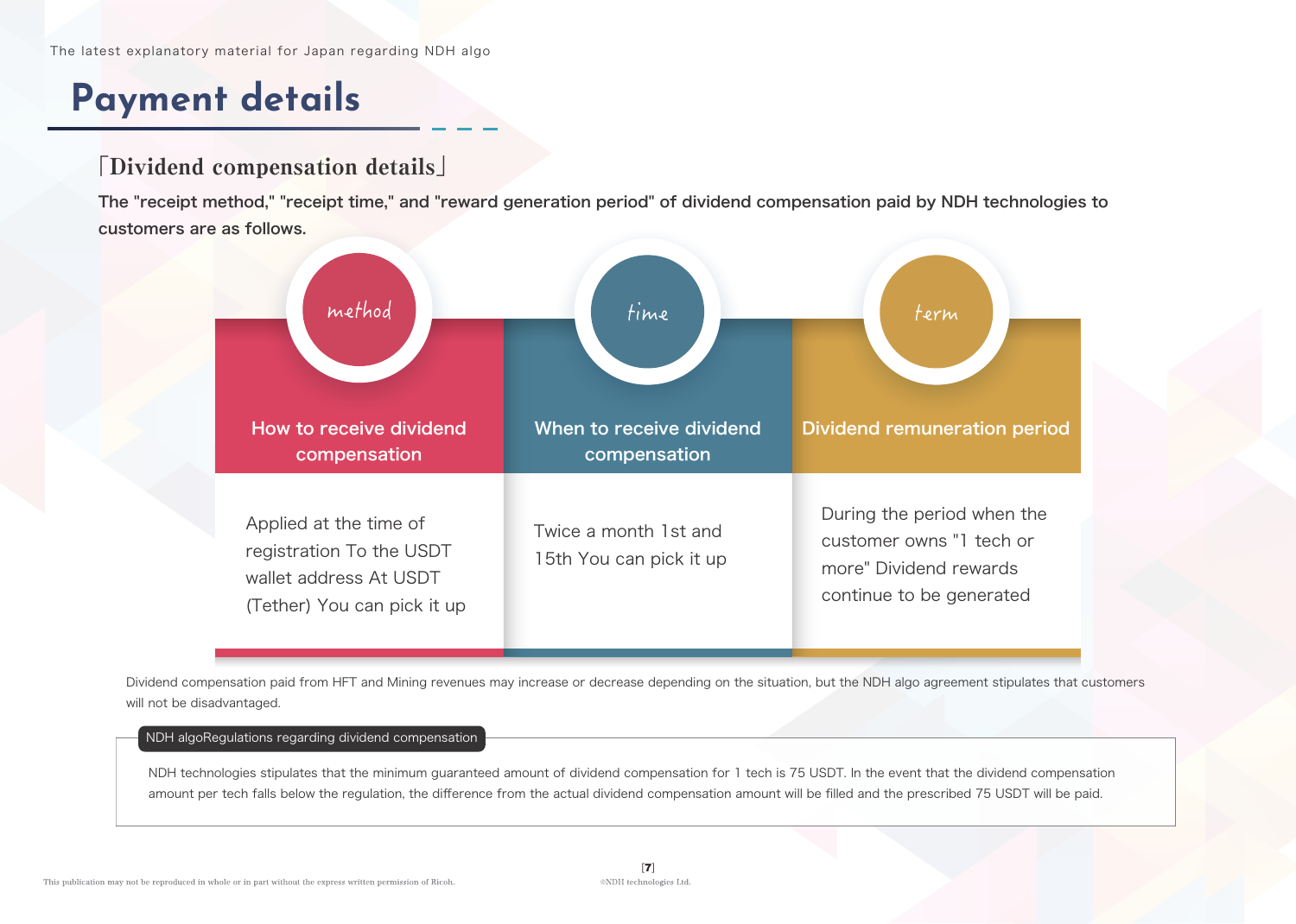### **Flow of start of use**

#### 「Flow until application is completed」

It takes 4 steps from customer registration to application completion. All payments and rewards at the time of application are USDT (Tether).

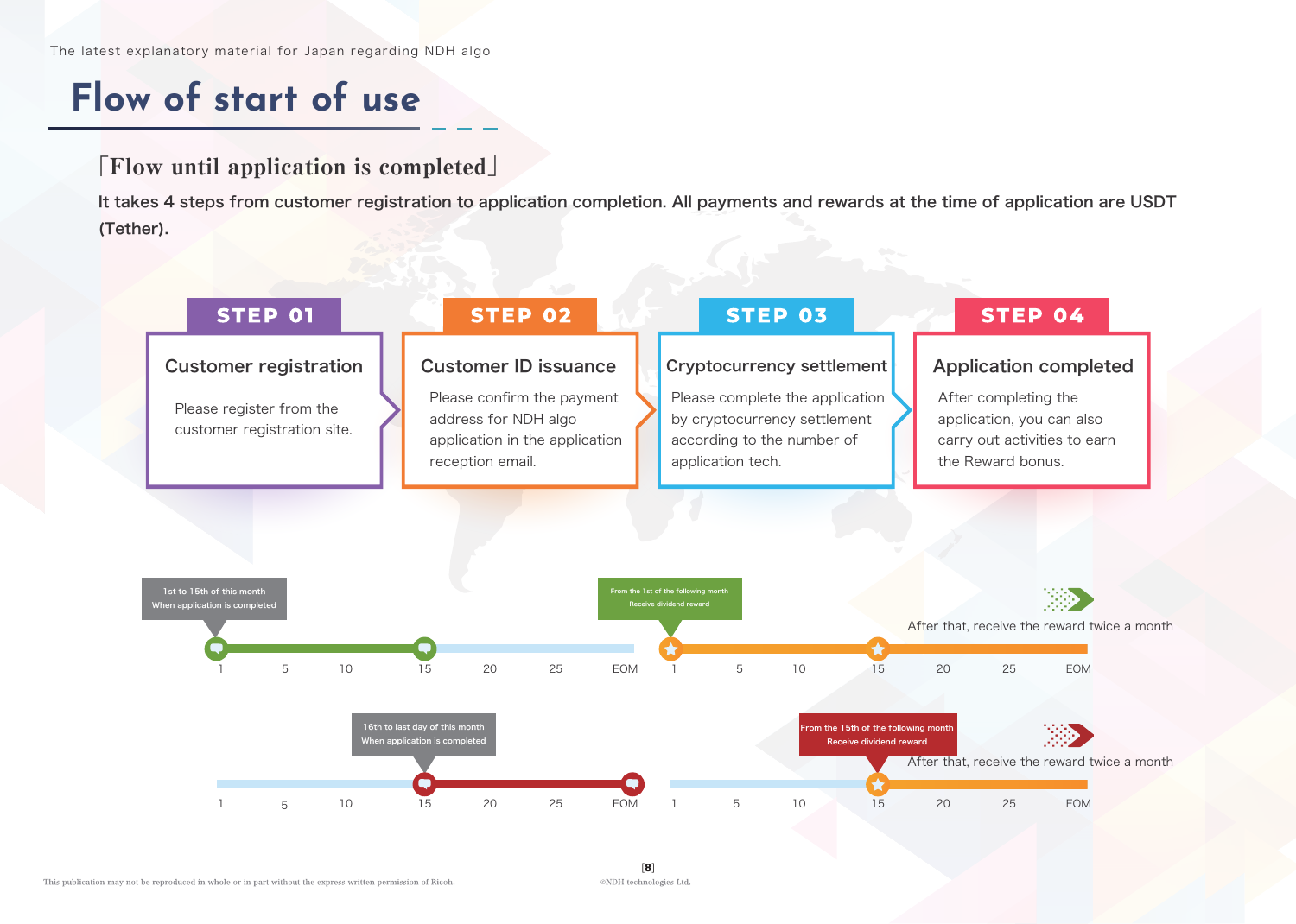### **Summary & Company**



【COMPANY】 NDH techonologies Ltd

【HEAD OFFICE】 597 5th Avenue, 5th Floor, New York City, New York, 10017, USA

【PARENT COMPANY】 NDH Trading Ltd

【ESTABLISHMENT】 June 2018

【WEB】 www.ndh-tech.com

【CHIEF EXECUTIVE OFFICER/FOUNDER】 John Gross

【OFFICER】 Steve Hayes David Peterson Phillip West Rick Allen

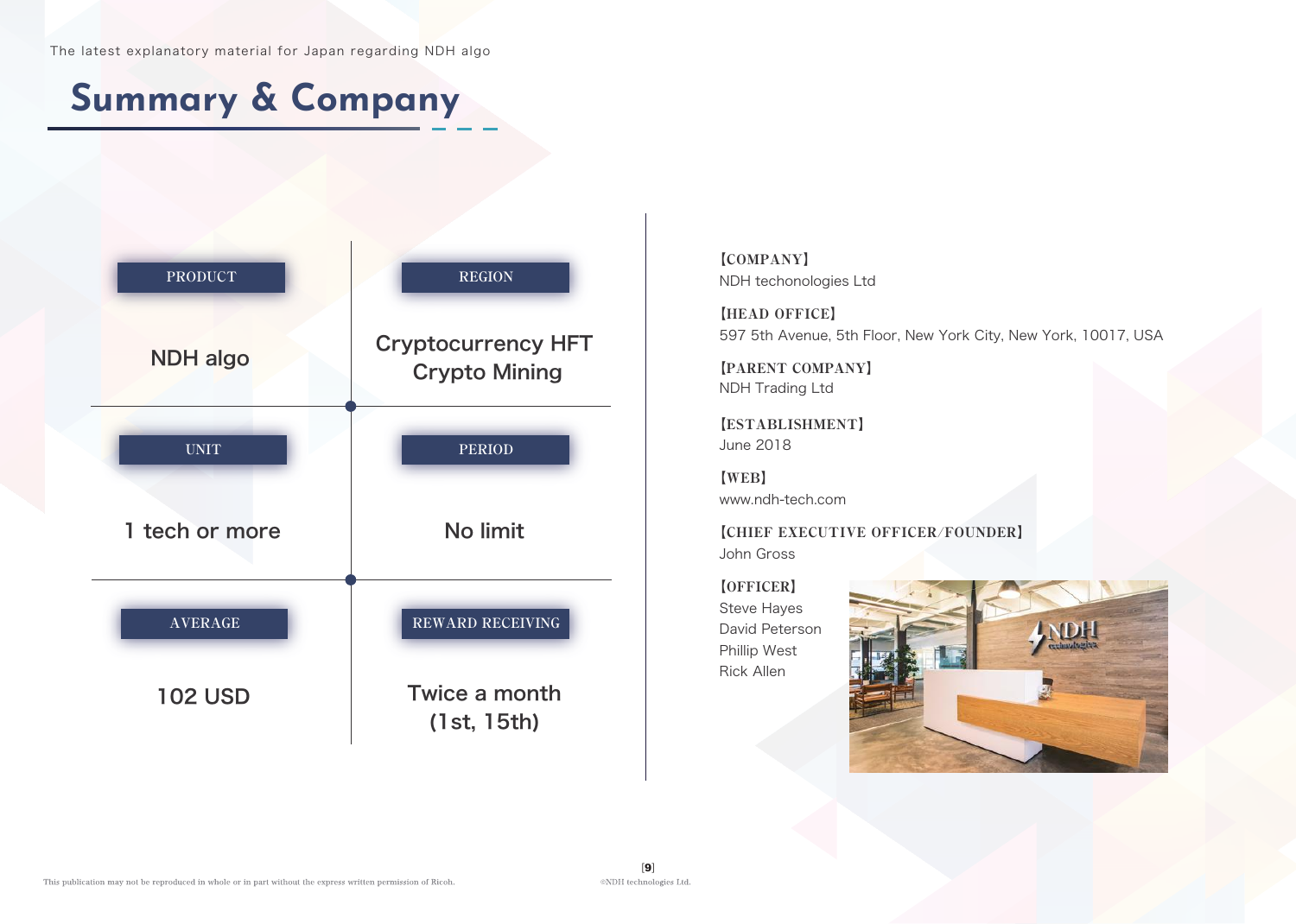### **Price**

### 「price」

We offer three types of price plans suitable for each customer. Please choose according to the situation and use NDH algo. No costs other than those listed below are required.





From October 2021, the payment method at the time of application is BTC (Bitcoin), in addition to the conventional cryptocurrency / USDT (Tether). ETH (Ethereum) has been added. If you wish to settle with BTC or ETH, please contact us as the shipping fee will vary depending on the application time.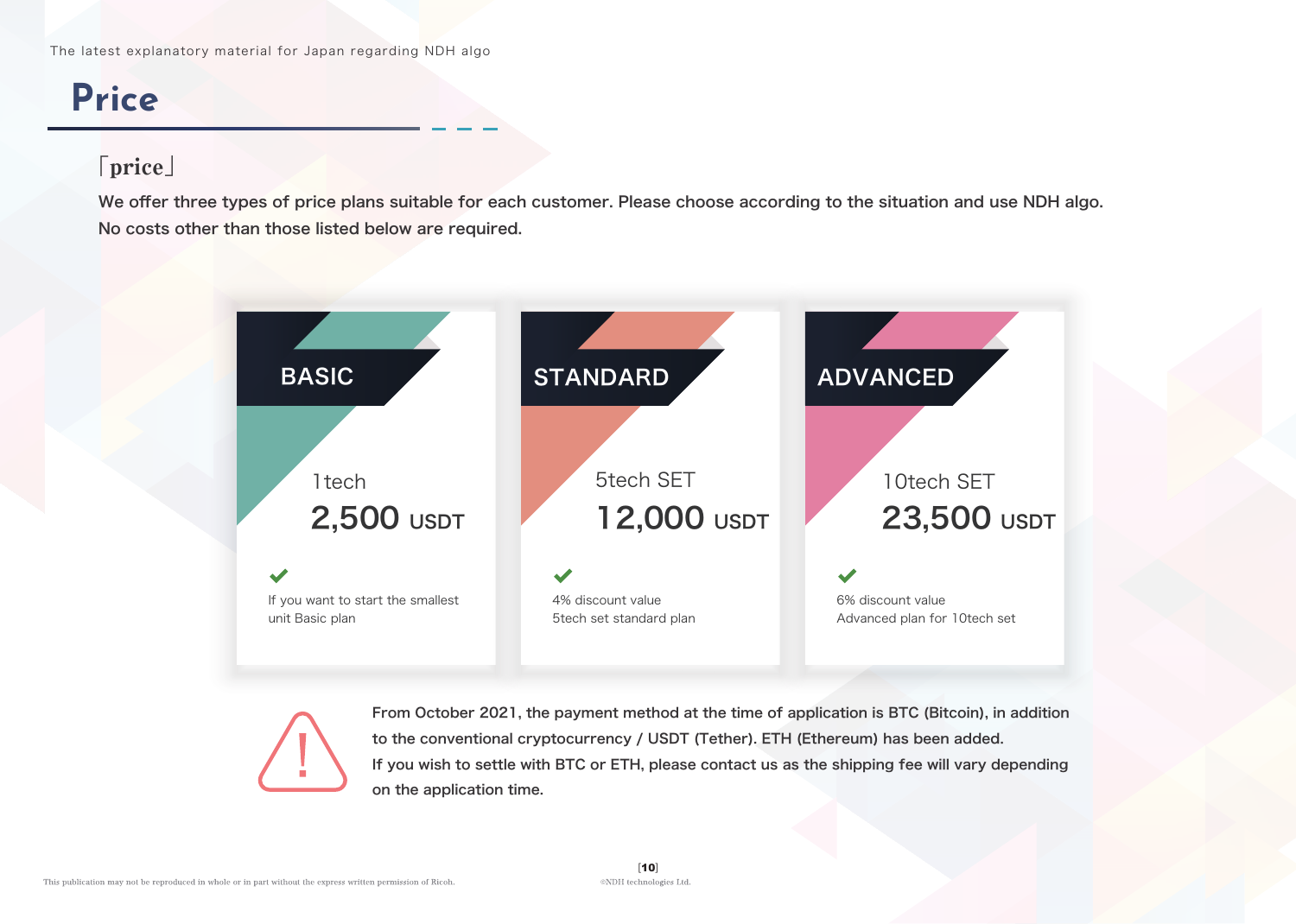The latest explanatory material for Japan regarding NDH algo

# **Reward Bonus**

summary

 $[{\bf 11}]$  <br> ©NDH technologies Ltd.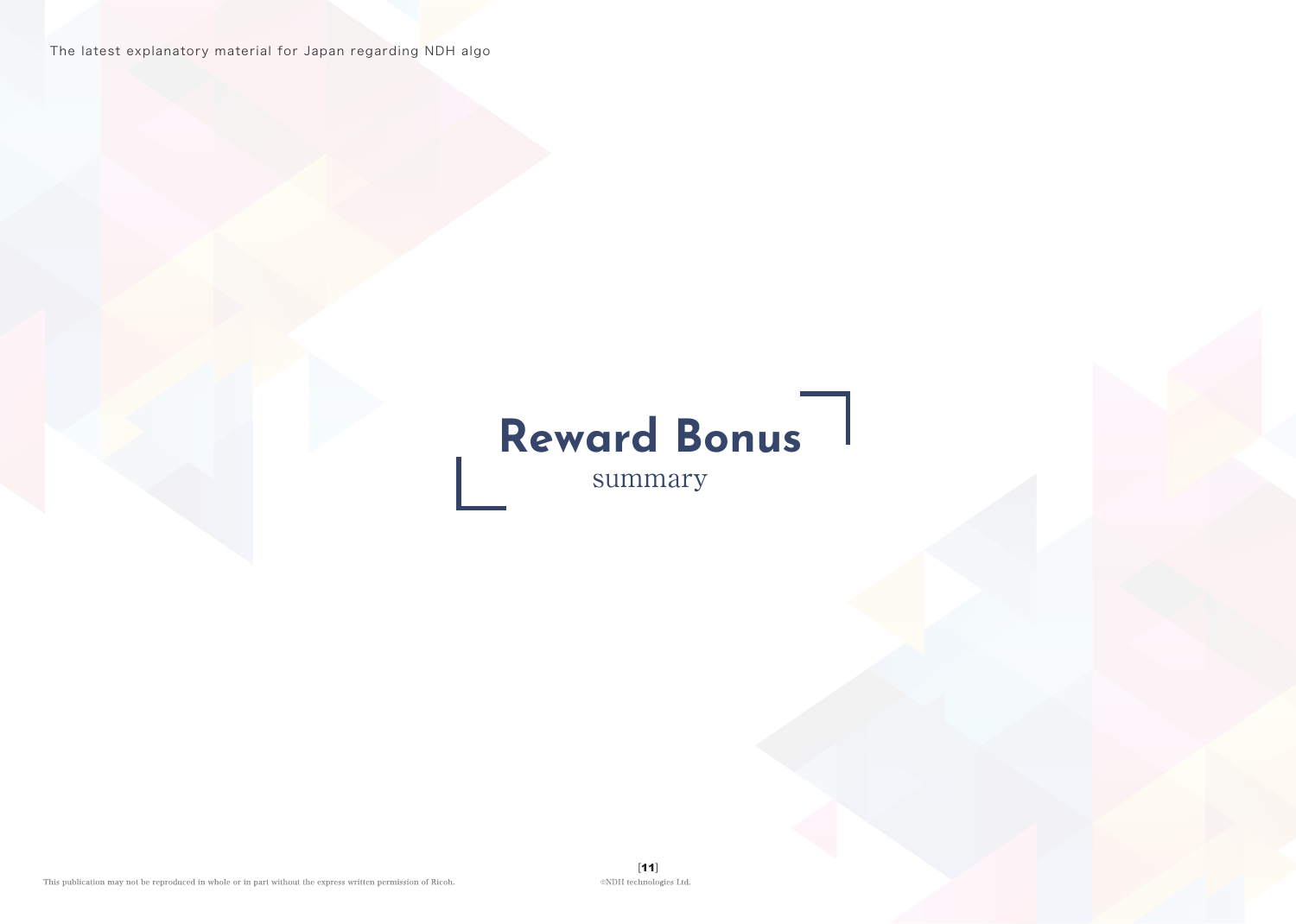### **Reward Bonus (RB)**

#### 「About Reward Bonus」

The Reward bonus (RB reward) generated by NDH algo's referral activities is eligible for RB rewards up to the 5th stage, not only for the 1st stage Directory, but also for the 2nd and subsequent stages of Indirect. And it is not a one-time occurrence, but will be paid permanently as long as the referred customer continues to own more than 1 tech as an NDH algo customer.

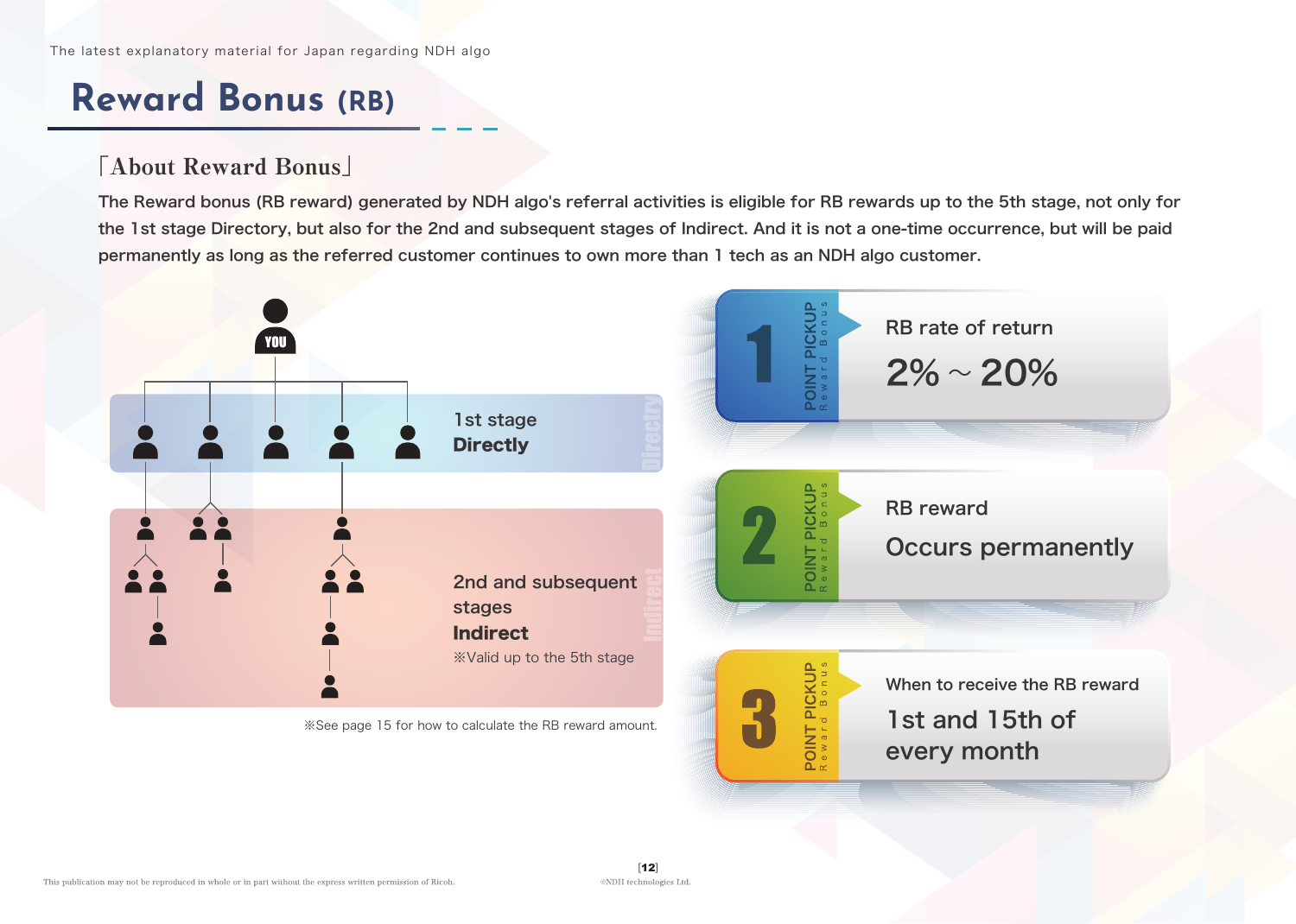### **Customer Level (CL)**

#### 「About customer level (CL)」

When registering as an NDH algo customer, there are 5 steps from "CL5" to "CL1". If you meet the following promotion conditions stipulated in the CL regulations, you will be automatically promoted.

The RB rate of return will be applied immediately after promotion, but will be demoted to CL if the CL conditions are no longer met.

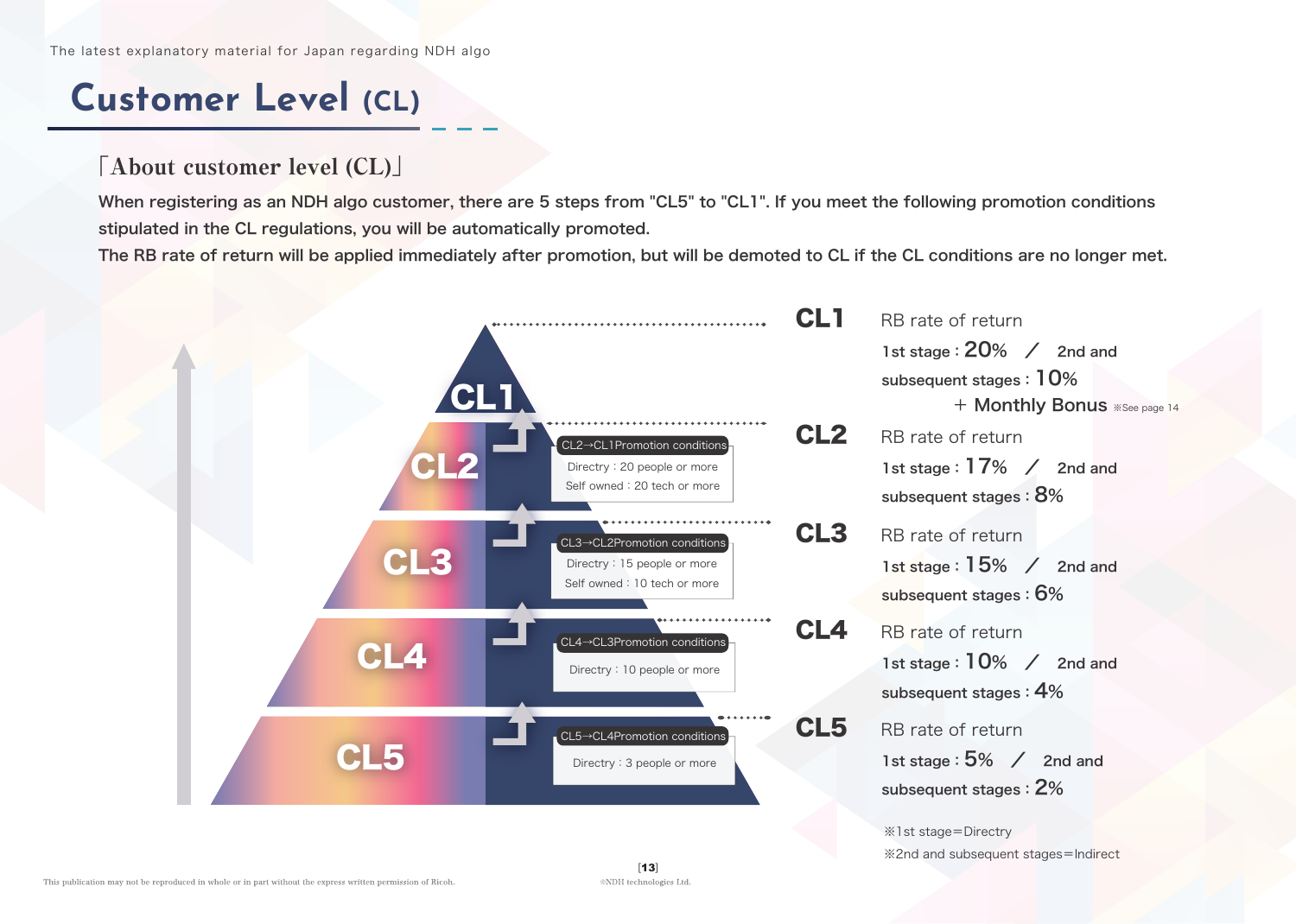### **Monthly Bonus (MB)**

### 「About Monthly Bonus (MB)」

Not only will the RB reward rate be maximized when you are promoted to the highest customer level "CL1", but you will also receive a monthly bonus (MB). MB reward will be added to the dividend reward on the first day of every month.

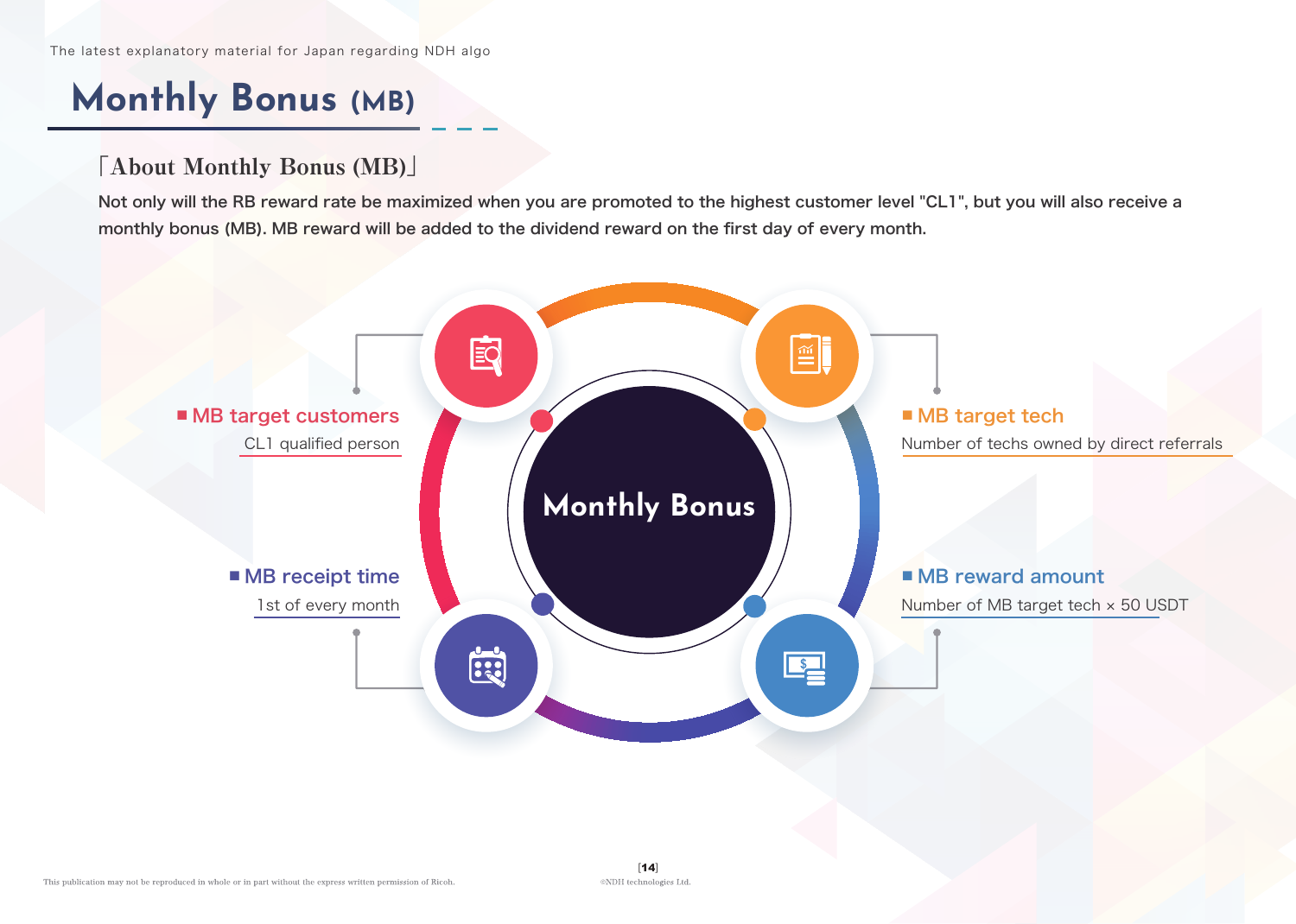## **Calculation**

#### 「NDH algo DR reward, RB reward, MB reward calculation method」

In addition to the NDH algo dividend reward (DR reward), the Reward bonus (RB reward) and monthly bonus (MB reward) that are added depending on the situation are calculated as follows.